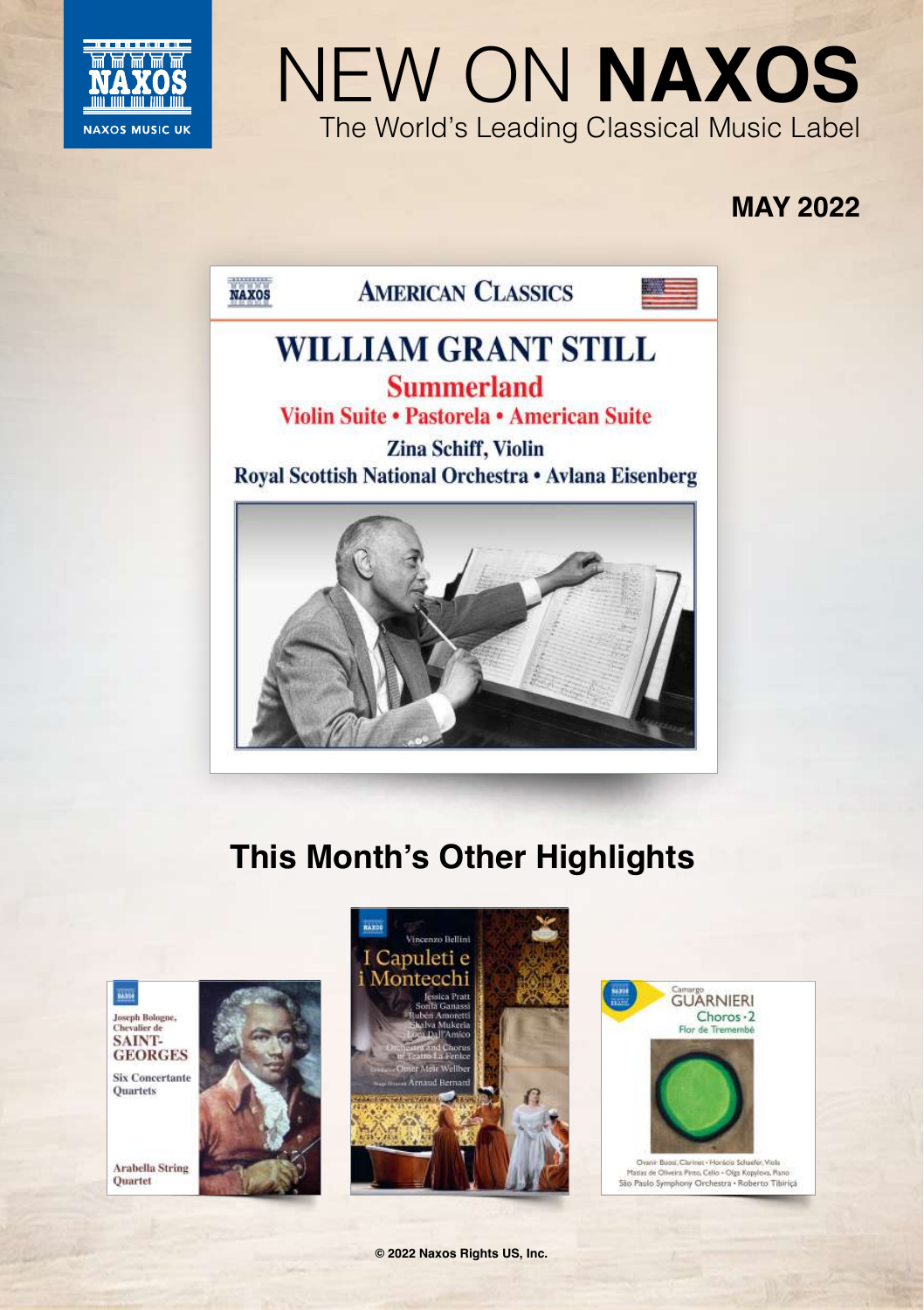

### **William Grant STILL (1895–1978) Summerland Violin Suite · Pastorela American Suite**

*Zina Schiff, Violin • Royal Scottish National Orchestra Avlana Eisenberg*

William Grant Still, the "Dean of Afro-American Composers," was part of the Harlem Renaissance and wrote nearly 200 works including nine operas and five symphonies. Still's many awards included three Guggenheim Fellowships and eight honorary doctorates. His work combines Classical forms with jazz and blues idioms and was inspired by the rich tradition of African American spirituals. Still hoped that his music would serve a larger purpose of interracial understanding, and this joyous, moving and hauntingly beautiful program – featuring all world premiere recordings – is infused with Still's love of God, country, heritage, and even his mischievous dog Shep.

#### **Key Feature:**

Naxos already has several recordings of the music of William Grant Still, and this new programme of world premieres, is a notable addition to an already fine catalogue. This is certainly a release that will attract a great deal of attention for this always popular but by no means over-represented composer.









8.559174 8.559676 8.559603

**Companion Titles – African American Classical Music**





8.559827 8.559897 8.559870



**WORLD PREMIERE** 



8.559867 Release Date: 27 May 2022



#### **About the Royal Scottish National Orchestra**

Formed in 1891, the **[Royal Scottish National Orchestra](https://www.naxos.com/person/Royal_Scottish_National_Orchestra/35420.htm)** (RSNO) is one of Europe's leading symphony orchestras. Many renowned conductors have contributed to its success, including Sir John Barbirolli, Sir Alexander Gibson and Neeme Järvi. Thomas Søndergård has been the orchestra's music director since 2018. The RSNO performs across Scotland and appears regularly at the Edinburgh International Festival and the BBC Proms in addition to international tours. Its numerous recordings for Naxos include acclaimed volumes of Samuel Barber's orchestral works, the complete symphonies of Sir Arnold Bax, and a significant contribution to Georg Tintner's much admired cycle of symphonies by Anton Bruckner (8.501205).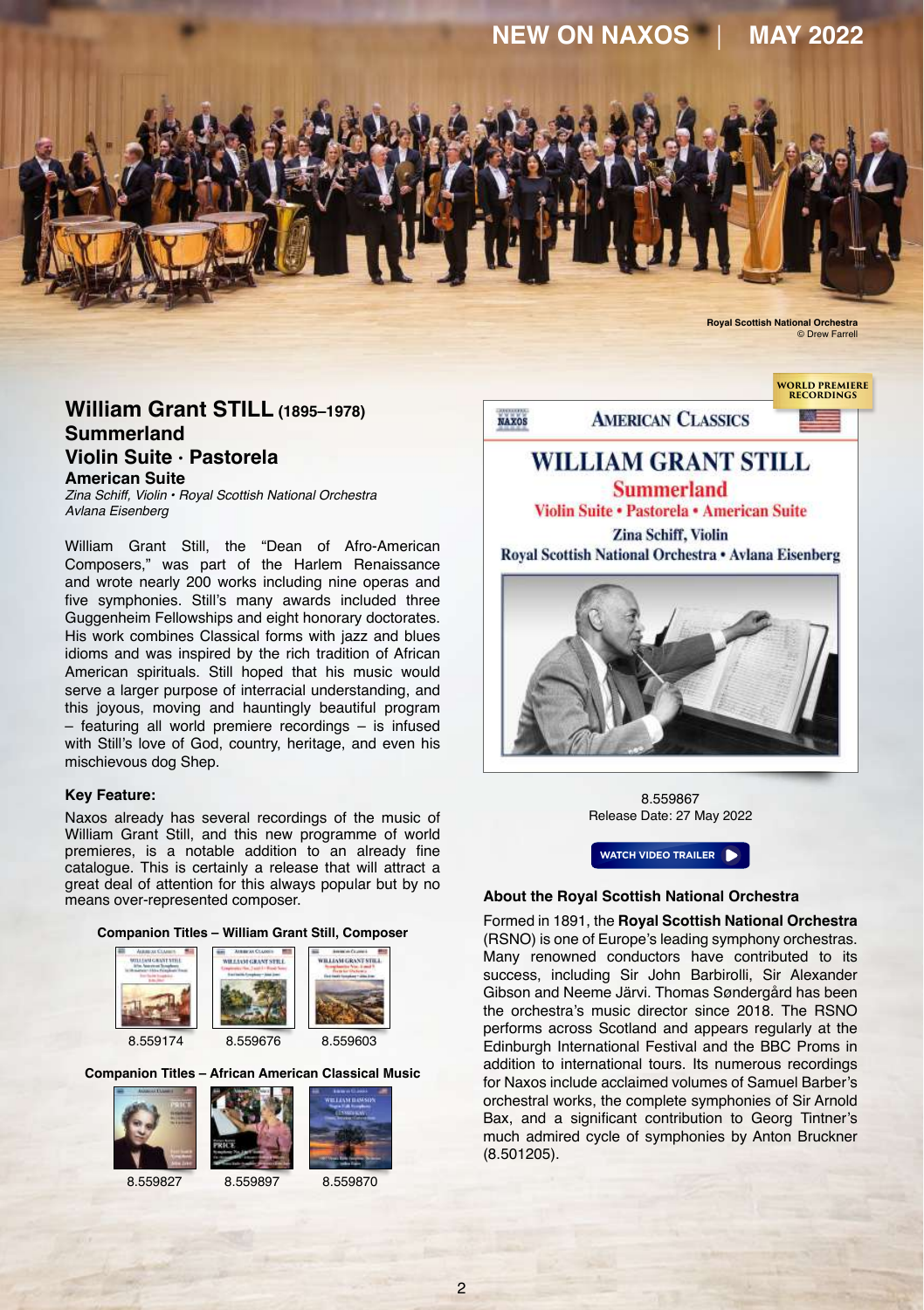**Arabella String Quartet** Ettore Caus

# **Joseph Bologne, Chevalier de SAINT–GEORGES (1745–1799) Six Concertante Quartets**

*Arabella String Quartet* 

A brilliant swordsman, athlete, violin virtuoso and composer, Joseph Bologne, Chevalier de Saint-Georges might well lay claim to being the most talented figure in an age of remarkable individuals. The string quartet was still in its infancy in France in the 1770s, but while these pieces are small in scale they are exceptionally rewarding. Saint-Georges appreciated the intimate nature of this genre, avoiding overt soloistic virtuosity and exploring chamber music timbres, amply demonstrating his rich lyrical gifts and a natural ability to delight performers and audiences alike.

#### **Key Feature:**

Saint-Georges is best remembered today as the first known classical composer of African ancestry. His remarkably fine music has however received scant attention in recordings, and this new recording of the *Six Quartetto concertans* is part of our aim to redress this imbalance. When people are made aware of his work it is always warmly received.

#### **About the Arabella String Quartet**

The members of the **[Arabella String Quartet](https://www.naxos.com/person/Arabella_String_Quartet/290057.htm)** hail from around the globe, first meeting at Yale University in 2011. The quartet gave its debut concert in Boston in 2012, and in recent seasons has performed across the US at Charleston Music Fest, Chelsea Music Festival, the Hammond Performing Arts Series, Temple Emanuel Chamber Series, the Alton C. Bynum Recital Series Mistral Music and the Cosmos Club and Chamber Music Kenwood society series. The Arabella Quartet's debut album, *In the Moment* (Naxos 8.579013), is an innovative programme that explores time, place and mood through a series of short pieces. It was named Album of the Week by *Classic FM*, and critically acclaimed in *The Strad*.



**Joseph Bologne, Chevalier** de **SAINT-GEORGES** 

**Six Concertante Ouartets** 

**Arabella String Ouartet** 



8.574360 Release Date: 27 May 2022



**Click to listen to Quartetto concertante No. 6 in B flat major: I. Allegro**

#### **Companion Titles – Joseph Bologne, Chevalier de Saint-Georges**



**Companion Titles – 18th Century Chamber Music**

| 8.553952 | 8.570234 | 8.574054 |
|----------|----------|----------|

3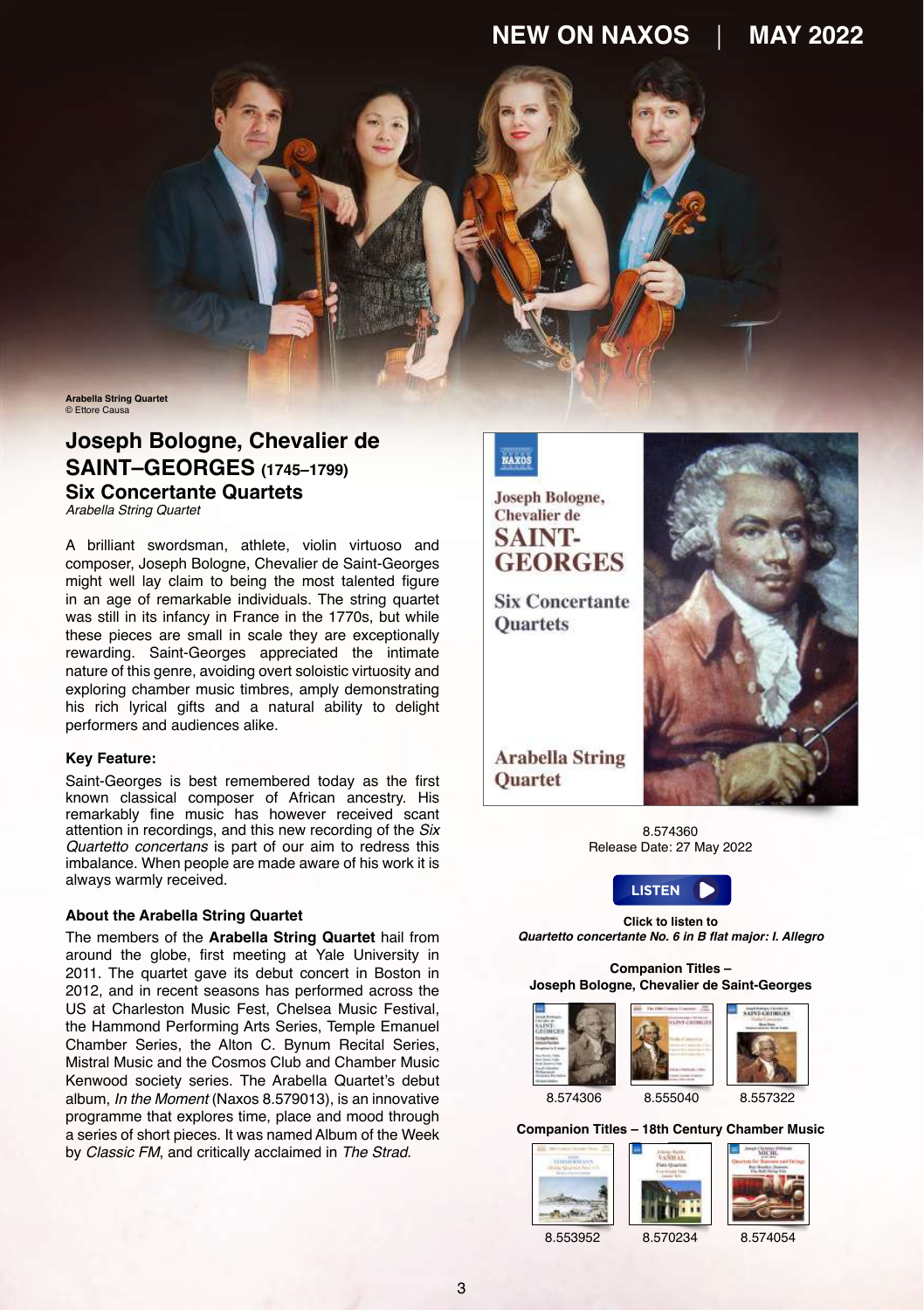



São Paulo Symphony Orchestra - Roberto Tibiriçã

8.574403 Release Date: 13 May 2022

#### **Companion Titles – The 'Music of Brazil' series**

[8.574197](https://naxosdirect.co.uk/items/camargo-guarnieri-choros-i-seresta-542475) | [8.574225](https://naxosdirect.co.uk/items/jose-ant%c3%b4nio-resdende-de-alemeida-prado-piano-concerto-no.-1-aurora-concerto-fribourgeois-535299)



8.574322 Release Date: 13 May 2022

#### **Companion Titles – Previous releases in the British Light Music series** [8.555229](https://naxosdirect.co.uk/items/richard-addinsell-british-light-music-vol.-1-goodbye-mr.-chips-the-prince-and-the-showgirl-561721) | [8.555190](https://naxosdirect.co.uk/items/ronald-binge-british-light-music-vol.-2-elizabethan-serenade-scottish-rhapsody-sailing-by-565929) | [8.555178](https://naxosdirect.co.uk/items/eric-coates-british-light-music-vol.-3-london-suite-the-merrymakers-london-again-suite-cinderella-the-selfish-giant-calling-all-workers-the-dambusters-march-570075)

[8.555194](https://naxosdirect.co.uk/items/eric-coates-springtime-suite-four-ways-suite-saxo-rhapsody-572839) | [8.555191](https://naxosdirect.co.uk/items/samuel-coleridge-taylor-hiawatha-overture-petite-suite-british-light-music-vol.-5-573618) | [8.555172](https://naxosdirect.co.uk/items/frederic-curzon-robin-hood-suite-in-malaga-the-boulevardier-punchinello-british-light-music-vol.-6-576770) **NEW**

# **BASIN GREGSON**

**Chamber Music** String Opporter No. 1 Le Jardin à Givern Trintych String Quartet No. 2

Navarra Quartet eniamin Mare Cilmore Violis Alison Teale, Cor anglais Rob Buckland Alta saxanhana



8.574223 Release Date: 13 May 2022

**Companion Titles – Edward Gregson, Composer** [8.574222](https://naxosdirect.co.uk/items/edward-gregson-complete-music-for-solo-piano-an-album-for-my-friends-piano-sonata-six-little-pieces-542474) | [8.574224](https://naxosdirect.co.uk/items/edward-gregson-instrumental-music-557603)

**Companion Titles – British/English Chamber Music** [8.502021](https://naxosdirect.co.uk/items/british-string-quartets-504904) | [8.505225](https://naxosdirect.co.uk/items/maxwell-davies-naxos-quartets-144237)

#### **Camargo GUARNIERI (1907–1993) Choros, Vol. 2**

## **Flor de Tremembé**

*Ovanir Buosi, Clarinet • Horácio Schaefer, Viola • Matias de Oliveira Pinto, Cello Olga Kopylova, Piano • São Paulo Symphony Orchestra • Roberto Tibiriçá*

In his *Choros*, Guarnieri wrote music that conjures up the landscape and essence of Brazil. These very personal concertos reveal the composer's refined instrumental combinations and elegant contrapuntal writing, while their dance rhythms are vivacious, drawing on the *baião*, *maracatu* and *embolada*. The *Choros* in this second volume represent all stages of Guarnieri's compositional development. Also included is the delightful and inventive *Flor de Tremembé*, an early work with choro-like features. The first volume is available on 8.574197.

### **Key Feature:**

This release serves as conductor **Roberto Tibiriçá**'s Naxos debut. He received in 2010 and 2011 the XIII and XIV Carlos Gomes Award as Best Symphonic Conductor for his work with the Symphonic Orchestra of Minas Gerais.



#### [8.574067](https://naxosdirect.co.uk/items/alberto-nepomuceno-symphony-in-g-minor-o-garatuja-prelude-serie-brasiliera-485417) | [8.574018](https://naxosdirect.co.uk/items/heitor-villa-lobos-guitar-concerto-harmonica-concerto-sexteto-mistico-quinteto-instrumental-511705) **Click to listen to Choro for Viola and Orchestra: I. Enérgico**

# **Robert DOCKER (1918–1992) British Light Music, Vol. 7**

**Three Contrasts • Scènes de ballet • Pastiche Variations**

*David Presley, Oboe • William Davies, Piano • RTÉ Concert Orchestra • Barry Knight*

Robert Docker was one of the giants of light music – a composer and arranger whose works graced stage, screen, radio and television. Two of his best pieces were written for piano and orchestra: *Legend*, which can rank alongside Addinsell's *Warsaw Concerto* (Naxos 8.554323); and the brilliantly witty inventions of the *Pastiche Variations*. Not only was Docker a distinguished orchestrator, he was also a rich melodist as his classic *Scène du bal* illustrates, while the composer's impish humour can be savoured in *Tabarinage*. Docker's early training as a classical violist fully equipped him to explore the British pastoral tradition in the languid and beautiful *Air*.

**Click to listen to EXECUTED DESCRIPTION** CHICK TO [LISTEN](https://soundcloud.com/naxosmusicgroup/8574322-track02-excerpt)

### **Edward GREGSON (b. 1945) Chamber Music String Quartets Nos. 1 and 2 • Le Jardin à Giverny Triptych • Benedictus**

*Benjamin Marquise Gilmore, Violin • Alison Teale, Cor anglais Rob Buckland, Alto saxophone • Navarra Quartet*

Edward Gregson is a composer of international standing whose music has been performed, broadcast, and commercially recorded worldwide. Gregson is renowned for his concertos and music for band, but his chamber music reveals a more enquiring voice. In recent years these works have been enriched with greater expressive and emotional depth, ranging here from youthful impressionism to the fearsome virtuosity of *Triptych*, a competition test piece. Gregson's *First String Quartet* was acclaimed by one critic as 'an extraordinary work, both gritty and serene', while the evocative colours of the *Second* are framed by the gentle lilt of a *Siciliana*.



**Click to listen to String Quartet No. 1: III. Not too fast, but with energy CIICK to Itself** No. 1: III. Not too fast, but with energy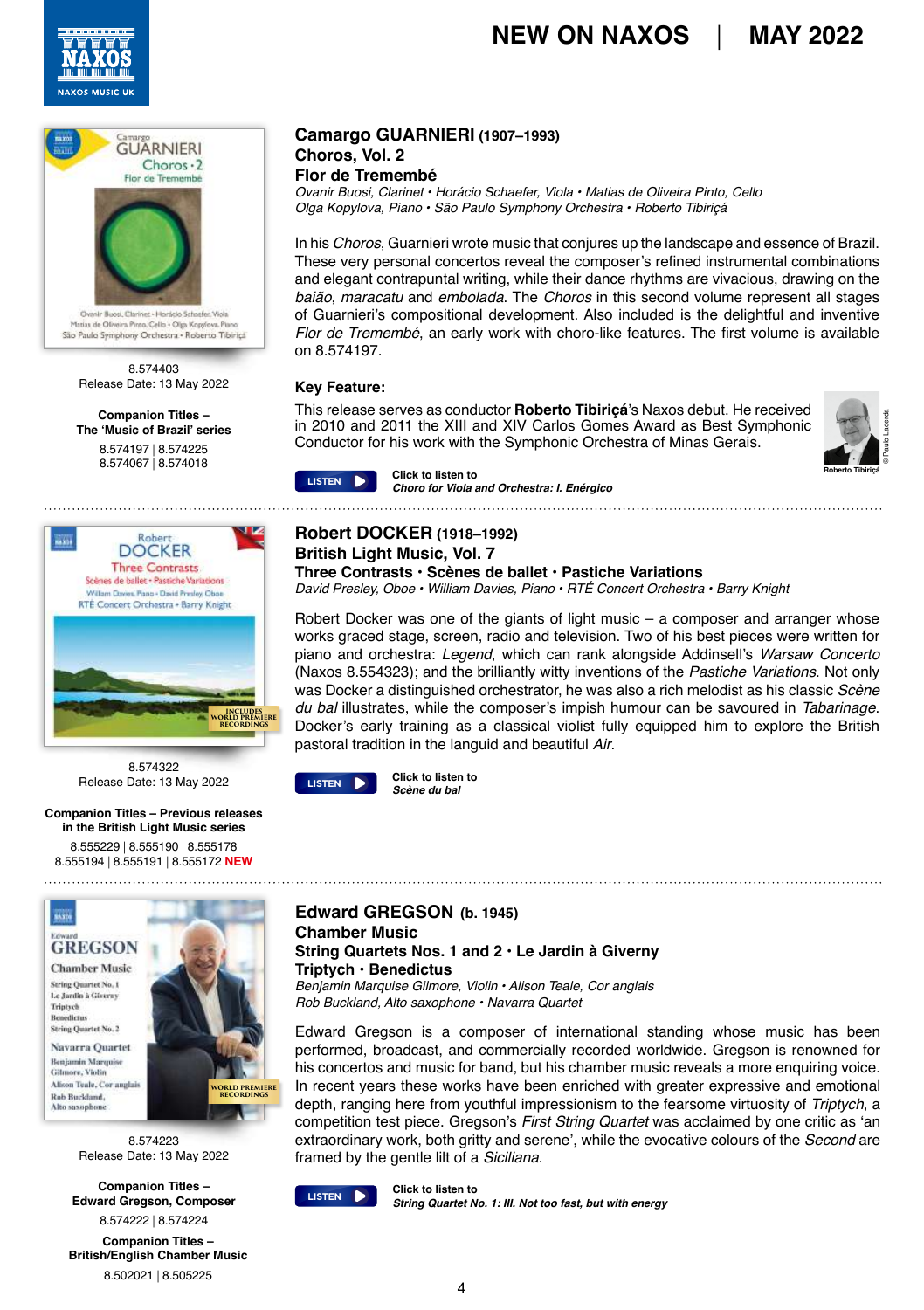



## **Vincenzo BELLINI (1801–1835) I Capuleti e i Montecchi Tragedia lirica in two acts Libretto by Felice Romani**

*Jessica Pratt, Soprano • Sonia Ganassi, Mezzo-soprano Shalva Mukeria, Tenor • Rubén Amoretti and*  Luca Dall'Amico, Basses *Orchestra and Chorus of Teatro La Fenice Omer Meir Wellber, Conductor • Arnaud Bernard, Stage Director*

Vincenzo Bellini's first great operatic success *I Capuleti e i Montecchi* is based on an Italian version of *Romeo and Juliet* in which the feuding clans seek reconciliation through the wedding of Giulietta and Tebaldo. Giulietta's lover, Romeo, begs her to elope with him, but fate has other plans for the couple. Topped with the 'agile coloratura runs and lyrical grace' (*The New York Times*) of soprano Jessica Pratt, this acclaimed production takes place in the historical and beautifully atmospheric Teatro La Fenice, the same venue in which *I Capuleti e i Montecchi* had its triumphant premiere in 1830.

#### **Key Feature:**

Bellini's *I Capuleti e i Montecchi* has proven increasingly popular on stage in recent years, and we are delighted that this fine Teatro La Fenice production adds to our own *bel canto* listings. Collectors will be drawn to this venue, as it brings this opera back to its place of origin in 1830. With its strong cast and filmed to the highest production values, this is a release set to become a popular and durable choice in this classic narrative of love, dramatic tensions and the deepest tragedy.

2.110730 Picture format: NTSC 16:9 Sound format: PCM stereo Language: Italian Subtitles: Italian, English, German, French, Japanese, Korean Region code: 0 (Worldwide) No. of disc/s: 1 (DVD 9) Release Date: 13 May 2022



**Companion Titles – Vincenzo Bellini, Composer**



2.110598-99 [\(NBD0093V\)](https://naxosdirect.co.uk/items/vicenzo-bellini-i-puritani-488428)



**Also available on Blu-ray Video:**

NBD0149V Picture format: HD 16:9 Sound format: PCM stereo Language: Italian Subtitles: Italian, English, German, French, Japanese, Korean Region code: A, B, C No. of disc/s: 1 (BD 50) Release Date: 13 May 2022

> **Companion Titles – Other releases from Teatro La Fenice**



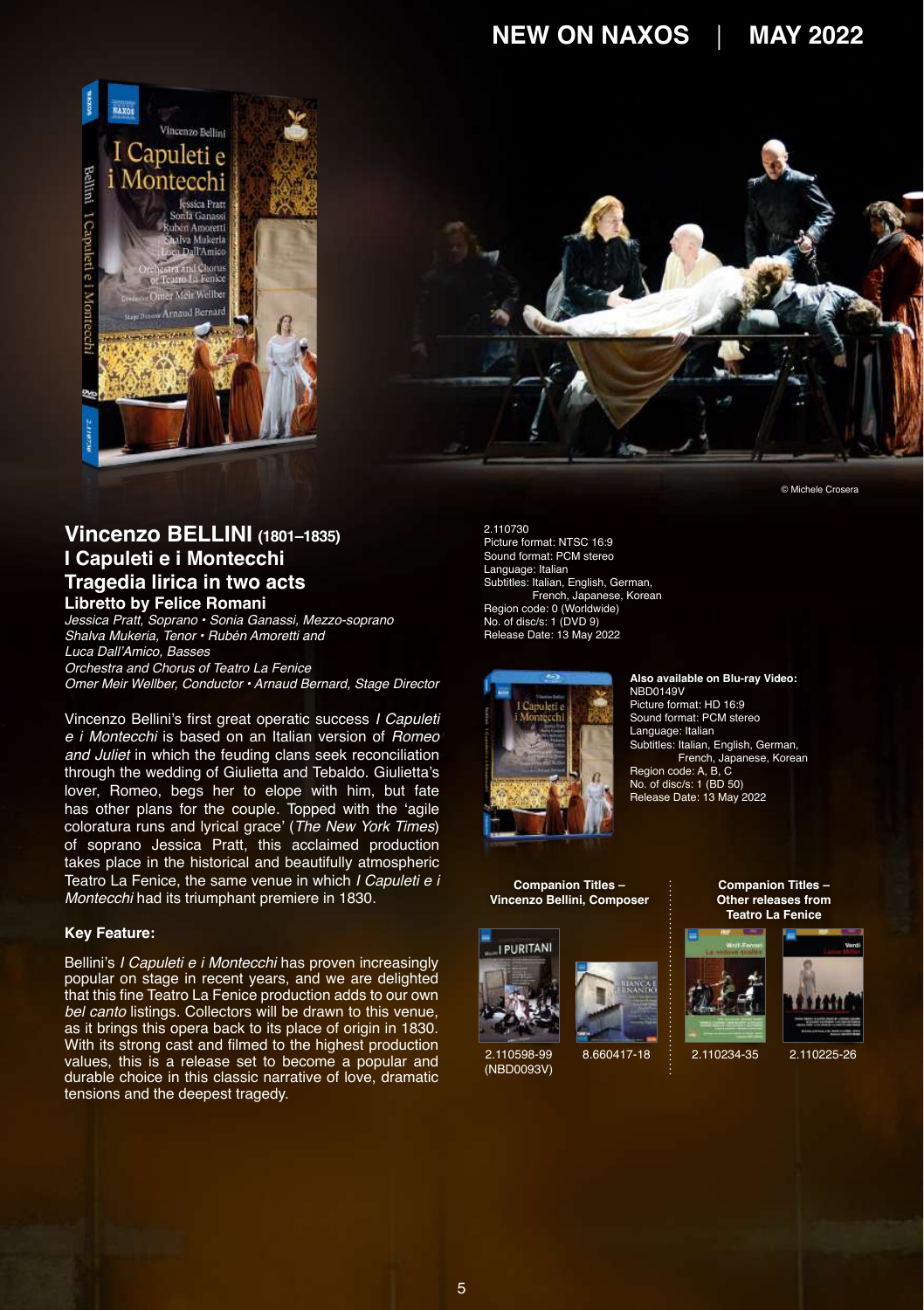



8.660498-500 [3 Discs] Release Date: 13 May 2022



8.504060 [4 Discs] Release Date: 27 May 2022



8.554475 Release Date: 13 May 2022



8.574383 Release Date: 27 May 2022



**Giacomo MEYERBEER (1791–1864) L'Étoile du Nord Opera in three acts • Libretto by Eugène Scribe Sung in French** *Various Artists*

**[LISTEN](https://soundcloud.com/naxosmusicgroup/8660498500-cd1-track18-excerpt)**

**Click to listen to Act I – Prière et Barcarolle: Veille sur eux toujours (Catherine, Chorus)**

After composing a spectacular series of grand operas for the Paris Opéra, Meyerbeer turned to two comic operas with spoken dialogue. One of these was L'Étoile du Nord ('The North Star') which is strictly an *opéra de demi-caractère*, containing both comic and serious elements. This fusion was one of Meyerbeer's most important contributions to the development of grand opera. The plot is a peculiar mixture of village wooing and military life, with music that is full of colour, featuring superb choruses and exceptional orchestration. This 1996 Wexford Festival Opera production features a dazzling young cast under the direction of Vladimir Jurowski.

|                                                              | Sergey Ivanovich TANEYEV (1856–1915)                                                            | LISTEN D | Click to listen to<br>Symphony No. 2 in B flat major: |  |
|--------------------------------------------------------------|-------------------------------------------------------------------------------------------------|----------|-------------------------------------------------------|--|
|                                                              | <b>Orchestral Works</b>                                                                         |          | III. Allearo                                          |  |
|                                                              |                                                                                                 |          |                                                       |  |
| Cantata on Pushkin's 'Exegi Monumentum' · John of Damascus   |                                                                                                 |          |                                                       |  |
| Ilya Kaler, Violin • Novosibirsk Academic Symphony Orchestra |                                                                                                 |          |                                                       |  |
|                                                              | Russian Philharmonic Orchestra • Thomas Sanderling                                              |          |                                                       |  |
|                                                              | Sergey Taneyev was a monumental figure of late 19th-century Russian music. He was a student of  |          |                                                       |  |
|                                                              | Rubinstein and Tchaikovsky, and became teacher to Rachmaninov and Scriabin. Thomas Sanderling's |          |                                                       |  |

Rubinstein and Tchaikovsky, and became teacher to Rachmaninov and Scriabin. Thomas Sanderling's acclaimed recordings of Taneyev's symphonies trace a development from the early influence of Brahms to a large-scale masterpiece in the final *Fourth Symphony*. This collection includes the mammoth overture *Oresteia* which has all the force of a Romantic symphonic poem, and the sublime cantata *John of Damascus* in which ancient sacred chant is woven into rich passages of expressive counterpoint.

**Lord BERNERS (1883–1950) Songs • Piano Music** *Ian Partridge, Tenor Len Vorster, Piano*

Lord Berners was essentially self-taught as a composer, profiting from experiences gained while travelling in Europe, and receiving advice and encouragement from Stravinsky. A tone of wit and humour is established in his masterful settings of Heine in the *Lieder Album*, and his subtle touch with the French language is well represented in the *Trois Chansons*. The *Fragments psychologiques* is a piano cycle that is both virtuosic and expressive. From mock parlour-song parodies to a poem about a dejected goldfish, Lord Berners' keen sense of observation and ironic view on life is here in abundance. 

**Franz von SUPPÉ (1819–1895) Mozart – Incidental Music** Julie Svěcená, Violin • Pavel Rybka, Organ Janáček Philharmonic Orchestra • Dario Salvi



**[LISTEN](https://soundcloud.com/naxosmusicgroup/8554475-track25-excerpt)** 

**[LISTEN](https://soundcloud.com/naxosmusicgroup/8574362-track01-excerpt)**

**Click to listen to Mozart – Incidental music: Act I: Concertino**

**Click to listen to**

200 S. S. St. 1

**Click to listen to**

**I. Allegro**

**Piano Trio in G major, Hob.XV:15:** 

Universally famous for his glorious overtures *Light Cavalry* and *Poet and Peasant* (Naxos 8.553935), Franz von Suppé was one of the greatest exponents of the golden Age of Viennese Operetta. But he was also a master of incidental music for popular plays, one of which is *Mozart* – an example of *Künstler-Lebensbild* ('life portrait of an artist'). Suppé's music subtly accompanies the stage action as the story of the composition of Mozart's music unfolds, offering a potpourri of Mozart's works served up with Suppé's trademark flair. *Die Afrikareise* presents a piquant and brilliant travelogue.

**Franz Joseph HAYDN (1732–1809) Piano Trios, Vol. 6 Nos. 15, 32, 38, 39 and 40**

*Aquinas Piano Trio – Ruth Rogers, Violin • Katherine Jenkinson, Cello • Martin Cousin, Piano*

Haydn's 30 *Piano Trios* were written at a time when the harpsichord was being replaced by the pianoforte and when a parallel change saw the emergence of sonata-allegro form. His earliest trios, such as the *Trio in F major, Hob.XV:40*, were also known as Divertimentos or Partitas, whilst the *Trio in G major, Hob. XV:15*, was part of a group that offers the performer the alternative scoring of flute over the more usual violin. They reflect the airy and nimble qualities that grace all of Haydn's works in the genre.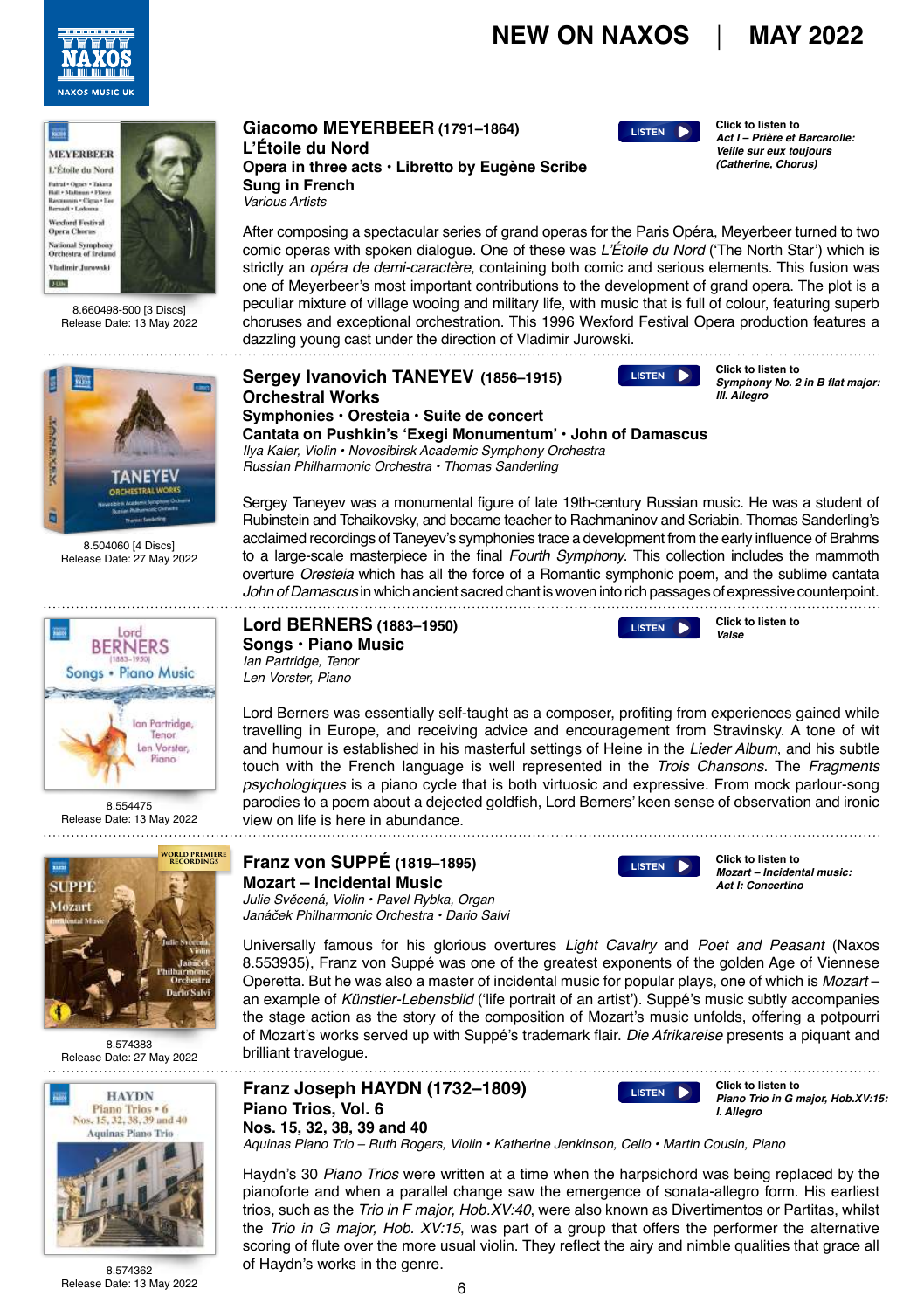**[LISTEN](https://soundcloud.com/naxosmusicgroup/8555502-track04-excerpt)**





Release Date: 27 May 2022



8.573941 Release Date: 27 May 2022



8.579130 Release Date: 27 May 2022 



Release Date: 13 May 2022



Release Date: 27 May 2022

## **Sigismond THALBERG (1812–1871) Fantasies on Operas by Donizetti**

*Francesco Nicolosi, Piano*

to Schubert.

Sigismond Thalberg was one of the most distinguished pianists of his time, embarking on a solo career in the 1830s and touring as far as the Americas. Thalberg was considered a rival to Liszt though their supposed animosity was largely a journalistic invention. The creation of transcriptions of popular operatic melodies and their transformation into virtuoso concert pieces was hugely fashionable, but Thalberg's treatments were also admired by Schumann for their Classical transparency, and for stylish technical innovations that saw him imitated throughout Europe. These fantasies on themes by Donizetti are full of the lyrical charm and drama of the original operas, 8.555502 accombined with pianistic fireworks that delighted audiences worldwide.<br>Date: 27 May 2022 combined with pianistic fireworks that delighted audiences worldwide.

> and transparent, very different from modern instruments, and in this recording Yang Liu plays on a Steinway grand and a copy of a mid-1820s fortepiano by Conrad Graf, a maker well known

#### **Franz SCHUBERT (1797–1828) German Dances, Ländlers and Écossaises** *Yang Liu, Piano and Fortepiano*



**Click to listen to 12 Viennese German Dances, D. 128**

**Click to listen to**

**Fantasia on the Andante final de Luccia di Lammermoor, Op. 44**

Schubert was known in his time primarily as a composer of songs, but he was also a master of the dance form and wrote prolifically for a middle-class society eager for domestic entertainment. He loved Ländler (triple time country dances), the Écossaises (supposedly Scottish), and the rich variety of genial German dances. Viennese pianos of the day produced a sound that was clear

### **Three Portuguese Orchestras BRAGA SANTOS • BRAHMS • CHABRIER GLINKA • MOZART • STRAUSS • WAGNER**

**[LISTEN](https://soundcloud.com/naxosmusicgroup/8573941-track15-excerpt)**

**Click to listen to GLINKA, M.: Ruslan and Lyudmila – Overture**

*Nova Filarmonia Portuguesa • Orquestra Sinfónica Portuguesa Orquestrado Algarve • Álvaro Cassuto*

Álvaro Cassuto's importance to Portuguese cultural life over the last half-century is immense. A significant composer as well as conductor (his music can be heard on Naxos 8.573266), he had already won the Koussevitzky Prize at Tanglewood when he was appointed deputy music director of the Lisbon Radio Orchestra in 1970. This album focuses on the three orchestras he established in later years, all of which set new levels of musical excellence in Portugal. The performances show how, across a variety of repertoire, he revolutionised orchestral standards of music-making in his country and how he personally spearheaded the revival of the music of Joly Braga Santos.

#### **Takashi YOSHIMATSU (b. 1953) Piano Works for the Left Hand** *Yumiko Oshima-Ryan, Piano*



[LISTEN](https://soundcloud.com/naxosmusicgroup/8579112-track03-excerpt)<sub>1</sub>

**Click to listen to Gauche Dances, Op. 96: IV. Boogie Woogie**

**Click to listen to Flamenco Odyssey: III. Telemachus Tango**

Takashi Yoshimatsu's wide-ranging musical influences often combine jazz and rock elements with classical, folk and world music. This album focuses on a unique series of three solo piano works for the left hand, inspired by his great friend Izumi Tateno. These lyric and beautiful miniatures are saturated in nature and birdsong, as can be heard in the evocative *Tapiola Visions* and in the seven bouquets that form *Ainola Lyrical Ballads* which are dedicated to Sibelius. In *Gauche Dances*, we hear a sequence that includes the tango and boogie woogie, displaying how eagerly and ebulliently Yoshimatsu breaks boundaries.

> **Christos TZIFAKIS (b. 1969) Flamenco Odyssey A Mediterranean Guitar Cycle, arr. Michail Travlos** *Christos Tzifakis, Guitars • Various Artists*

Athens-born Christos Tzifakis has performed internationally as a solo classical guitarist and composed widely for solo guitar, flamenco-jazz groups and for the theatre. *Flamenco Odyssey* is one of his major works in which he allows the listener to experience flamenco from the vantage point of a traveller immersed in the timbres and flavours of both Eastern and Western cultures. The rhythms of the *bulería*, *soleá* and *fandango* offer intoxication as do improvisations on ancient Cretan songs. There are also darker, more melancholic impulses, while the festive nature of this wide-ranging and exhilarating work 8.579112 darker, more melancholic impuls<br>Date: 27 May 2022 draws on blues-rock influences.